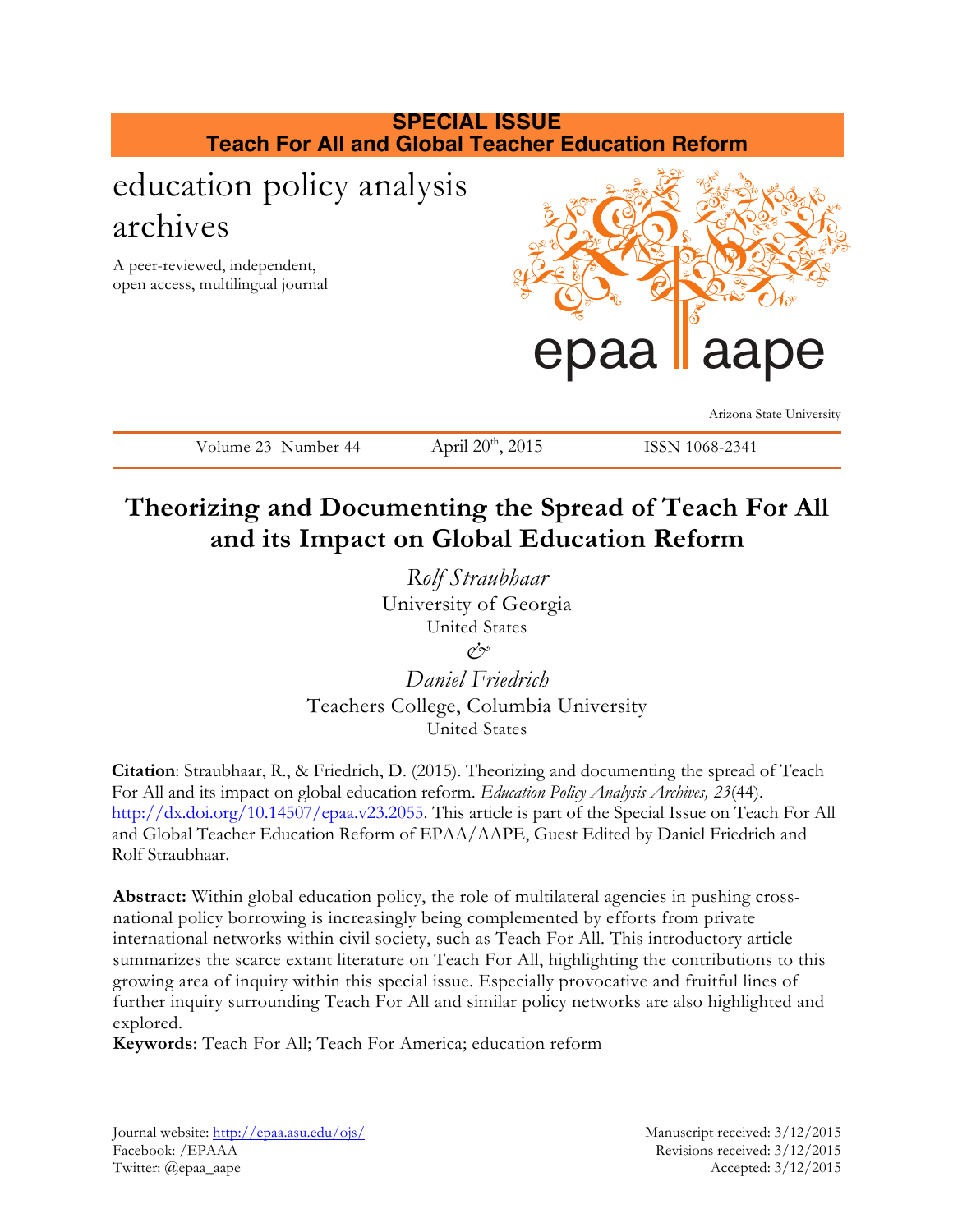## **Conceptualizando y Documentando la Diseminación de Teach For All y Su Impacto en la Reforma Global de la Educación**

**Resumen:** En la esfera de la política educativa global, el rol de los organismos multilaterales está siendo complementado cada vez más por el trabajo de las redes privadas internacionales dentro de la sociedad civil, como lo es Teach For All. Este artículo introductorio resume la escasa literatura existente acerca de Teach For All, resaltando las contribuciones realizadas al campo por este número especial. También se subrayan y exploran las líneas de investigación más provocativas y productivas en torno a Teach For All y redes similares. **Palabras-clave:** Teach For All, Teach For America, reforma educativa

## **Conceitualizando e Documentando a Propagação do Teach For All e Seu Impacto Sobre a Reforma Global da Educação**

**Resumo:** No âmbito da reforma escolar global, o papel da agências multilaterais está sendo cada vez mais complementado por redes privadas internacionais dentro da sociedade civil, como Teach For All. Este artigo introdutório resume-se a literatura escassa existente sobre Teach For All, com um focos nas contribuições desta edição especial à esta área de pesquisa. Também resume-se as linhas mais provocantes e frutíferas de pesquisa futura sobre Teach For All e redes semelhantes.

**Palavras-chave:** Teach For All; Teach For America; reforma escolar

In the contemporary global educational landscape, teacher education is undergoing rapid shifts, with a particular focus on preparing teachers to demonstrate international competitiveness on high-stakes achievement tests *(*Waldow, Takayama, & Sung, 2014) driven by various global actors and discourses. One increasingly prominent actor in this dynamic is Teach For All, an organization with the mission to combat educational inequality through the development of national-level nonprofits throughout the world. Specifically, Teach For All serves as an umbrella network that provides strategic support to social entrepreneurs that work to implement in their own countries the education reform ideals and organizational model popularized by the U.S.-based nonprofit Teach For America (TFA). Within the TFA model, nonprofits aspire to reduce educational inequality in a given country by recruiting high-achieving graduates from prominent national colleges to teach in high-needs schools for two years, on the basis of the assumption that high-performing college graduates can drastically improve their students' performance and reduce the achievement gap between rich and poor.

In the U.S.-based literature on Teach For America, the effectiveness of this model in reaching these goals has been highly contested. Several prominent evaluative studies have produced relatively positive results on student test scores at both the elementary (Decker, Mayer, & Glazerman, 2004; Raymond, Fletcher, & Luque, 2001) and secondary levels (Clark et al., 2013), though other scholars have prominently contested these results (Heilig & Jez, 2010, 2014), at times with their own rigorous evaluations that have shown students of Teach For America teachers receive lower test scores than those taught by traditionally certified teachers (Darling-Hammond, 2009; Darling-Hammond, Holtzman, Gatlin, & Heilig, 2005).

It is precisely this contestation of the TFA model within its original national context that has made the rapid international spread of that model so fascinating. Since Teach For All's initial announcement at the 2007 Clinton Global Initiative, programs have been founded in more than 30 countries world-wide, including locations as diverse as Germany, India, Mexico, Japan, Estonia, Pakistan, Israel and Australia.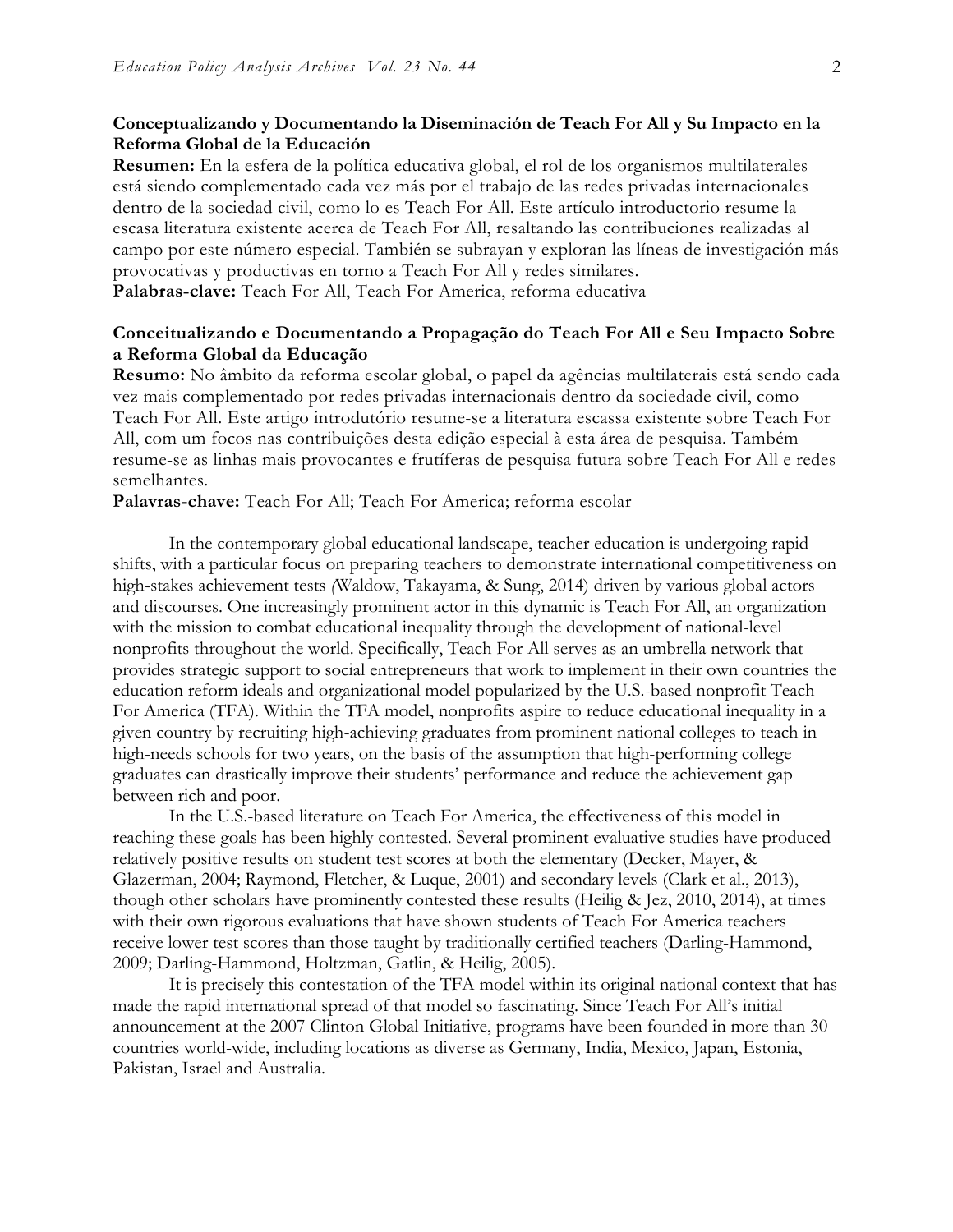Due to the international prominence of the TFA model and brand, these satellite programs often receive significant support from national governments and prominent foundations and corporations (both domestic and international). However, due to understandable differences in national cultural and policy contexts, these programs have experienced varying levels of reach, impact, and conflict with the established stakeholders. The degree of adaptation of the model has also varied extensively in response to differing local needs and policy contexts. Through the analyses and case studies contained in this special issue of *Educational Policy Analysis Archives*, the reader is able to gain a deeper understanding of the workings of this specific type of teacher education reform, with authors utilizing contrasting theoretical frameworks and numerous methodological approaches to make sense of both Teach For All's global presence and its localized, national and regional-level impact.

Research on Teach For All and the programs residing under its umbrella is currently extremely scarce (as noted by McConney, Woods-McConney, & Price, 2012), with the exception of evaluations and critiques of Teach For America (see Darling-Hammond et al., 2005; Darling-Hammond, 2009; Decker et al., 2004; Raymond et al., 2001), and to a lesser extent, the United Kingdom's Teach First (Hutchings, Maylor, Mendick, Menter, & Smart, 2006; Muijs, Chapman, Collins, & Armstrong, 2010). In most cases, the literature that does exist consists of large-scale quantitatively-based evaluations of the impact of particular Teach For All programs' teachers on student achievement, conducted by multilateral funding agencies like the Inter-American Development Bank (Alfonso, Santiago & Bassi, 2010) and nationally-centered bodies like the Australian Council for Educational Research (Scott, Weldon, & Dinham, 2010; Weldon, McKenzie, Kleinhenz, & Reid, 2012, 2013) and Ofsted (2008) in the UK.

While the rapid expansion of the network in part explains the relative dearth of literature on the subject, there are numerous aspects of Teach For All's spread and influence that demand further scholarly attention: namely, the considerable funding Teach For All and its partners have gathered both from public and private partners, as well as the ways in which they are influencing public debate and policy around issues of teacher recruitment, retention and certification, the role of unions, learning assessment, and school policy. The articles collected in this special issue represent an initial foray into this essential conversation.

Perhaps the most innovative contribution that can be made to the larger discussion of global education reform through analysis of Teach For All is a deeper understanding of the role of global transnational networks and organizations that are more modest in scope compared to the multilateral organizations (such as the World Bank, Organisation for Economic Co-operation and Development [OECD], and the Inter-American Development Bank) examined in the extant literature (Philips & Ochs, 2004; Steiner-Khamsi, 2004). Such organizations have exerted influence on educational policy globally primarily through setting conditions for granting aid packages to countries with struggling economies (Jones, 2004), packages which have often encouraged particularly neoliberal or market-oriented approaches to public policy (Arnove, 1983; Carnoy & Rhoten, 2002; Gwynne & Kay, 2000).

While organizations like Teach For All do not wield the same economic leverage, they have also served as mechanisms for the spread of particular models of education reform. Stephen Ball (2012) has provided one construct that could account for such influence in what he calls "Transnational Advocacy Networks," or TANs: groups of (typically private) organizations brought together primarily by their "shared values" (p. 13). With regard to the Teach For All network in particular, Friedrich (2014) has previously built on this model to describe Teach For All's extension through its national-level partners as a form of policy "micro-lending:" that is, helping relatively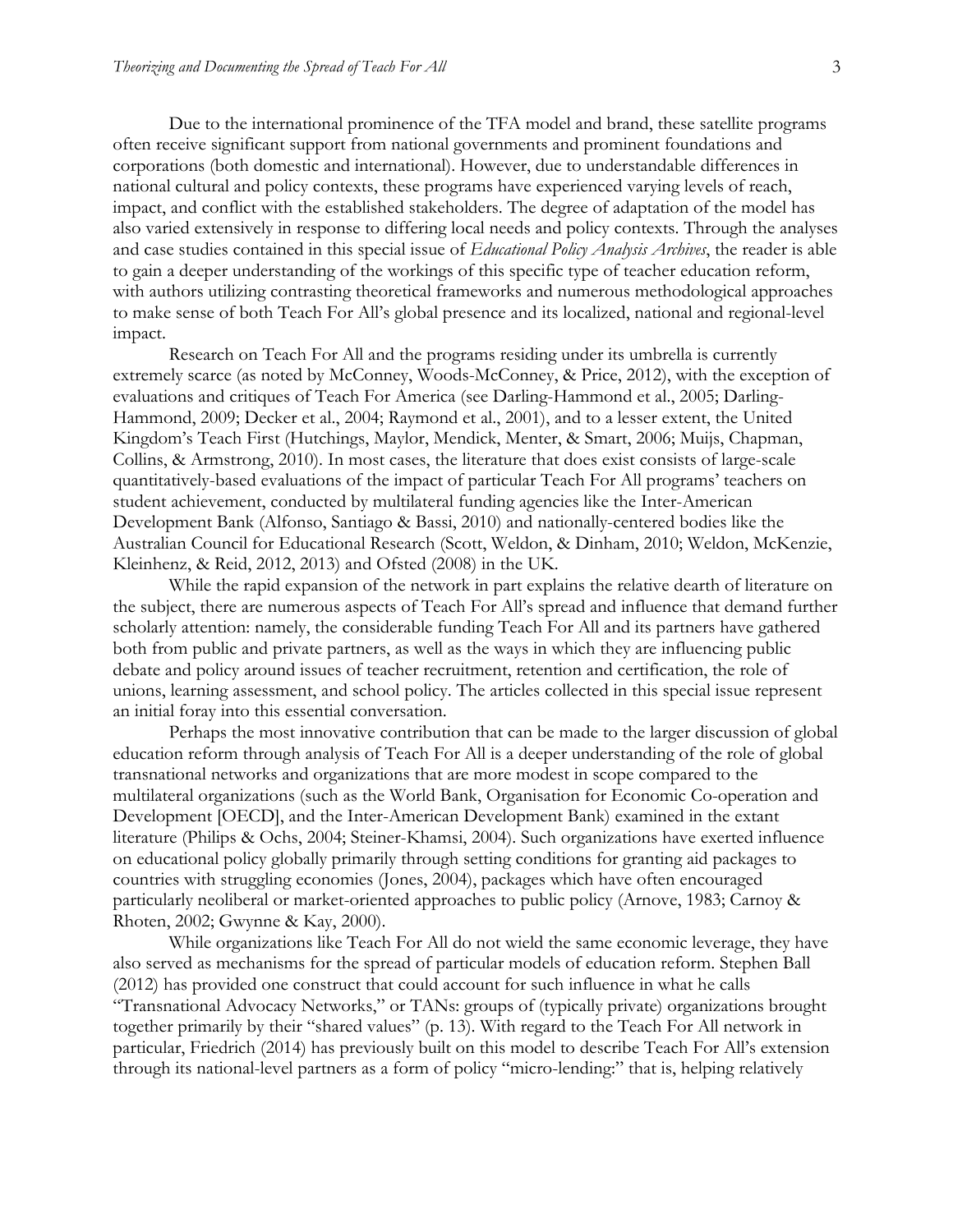small-scale social entrepreneurship efforts throughout the world use parallel methods (as done by Kiva, Grameen or other micro-lending agencies) as a means of targeting global educational needs.

In this special issue, various contributors add to this initial research on Teach For All's influence. In "Teach For All: Storytelling 'Shared Solutions' and Scaling Global Reform," Chloe Ahmann examines Teach For All's use of storytelling to communicate the logic behind its particular "brand" of leadership development: namely, that transformational leaders have particular characteristics in common, that Teach For All's partners have demonstrated the ability to identify and cultivate such leaders in the educational sector, and that such high-impact leadership development is "scalable." Through an analysis of Teach For All promotional materials and the public statements of its leaders (such as Wendy Kopp), Ahmann makes a compelling case for the role of storytelling in Teach For All's spread of its particular organizational model and theory of change.

Belen Cumsille and Ariel Fizbein bring a more targeted, regional focus to the discussion with their article "Crème de la Crème: The *Teach For All* experience and its lessons for policy-making in Latin America." As Latin American scholars themselves, the authors undertake a very practical exercise in this piece, using semi-structured interviews with staff members from various Teach For All affiliates to identify what they see as best practices in teacher education that could improve pedagogical training throughout Latin America. Their findings are contextualized within the larger Latin American literature on teacher education.

Priya Goel La Londe, T. Jameson Brewer and Christopher A. Lubienski further this special issue's critical discussion with "The Proliferation of Teach For America around the Globe: Cloning Corporate Reform Through Teach For All." In this largely theoretical essay, the authors develop their own construct to describe the support structure of Teach For All and similar organizations: namely, what they call global Intermediary Organization Networks (IONs), or the loose conglomerations of foundations, lobbyists, government officials and other actors who share a philosophical orientation towards particular educational reforms.

Finally, in "Making All Children Count: Teach For All and the Universalizing Appeal of Data," Daniel Friedrich, Mia Walter and Erica Colmenares similarly explore the discursive practices represented in the public statements of Teach For All and its affiliates, this time on social media. In particular, Friedrich, Walter and Colmenares discuss how Teach For All and its affiliates use a focus on principles of data collection and data-driven instruction, theorized here as *dataspeak*, to universalize the problems faced by Teach For All partner organizations despite their differences in cultural and social context.

As stated earlier, we hope that these essays serve as a starting point for a larger conversation on the spread of Teach For All and its affiliates and their role in influencing trends in global education reform. We await much more rigorous scholarship focused on this growing phenomenon over the coming years, and hope that the research begun here proves useful in furthering that endeavor.

### **References**

- Alfonso, M., Santiago, A., & Bassi, M. (2010). *Estimating the impact of placing top university graduates in vulnerable schools in Chile*. Washington DC: Inter-American Development Bank.
- Arnove, R. (1983). The Ford Foundation and the transfer of knowledge: Convergence and divergence in the world-system. *Compare*, *13*(1), 7-23. http://dx.doi.org/10.1080/0305792830130102
- Ball, S. J. (2012). *Global Education, Inc.: New policy networks and the neoliberal imaginary*. Abingdon: Routledge.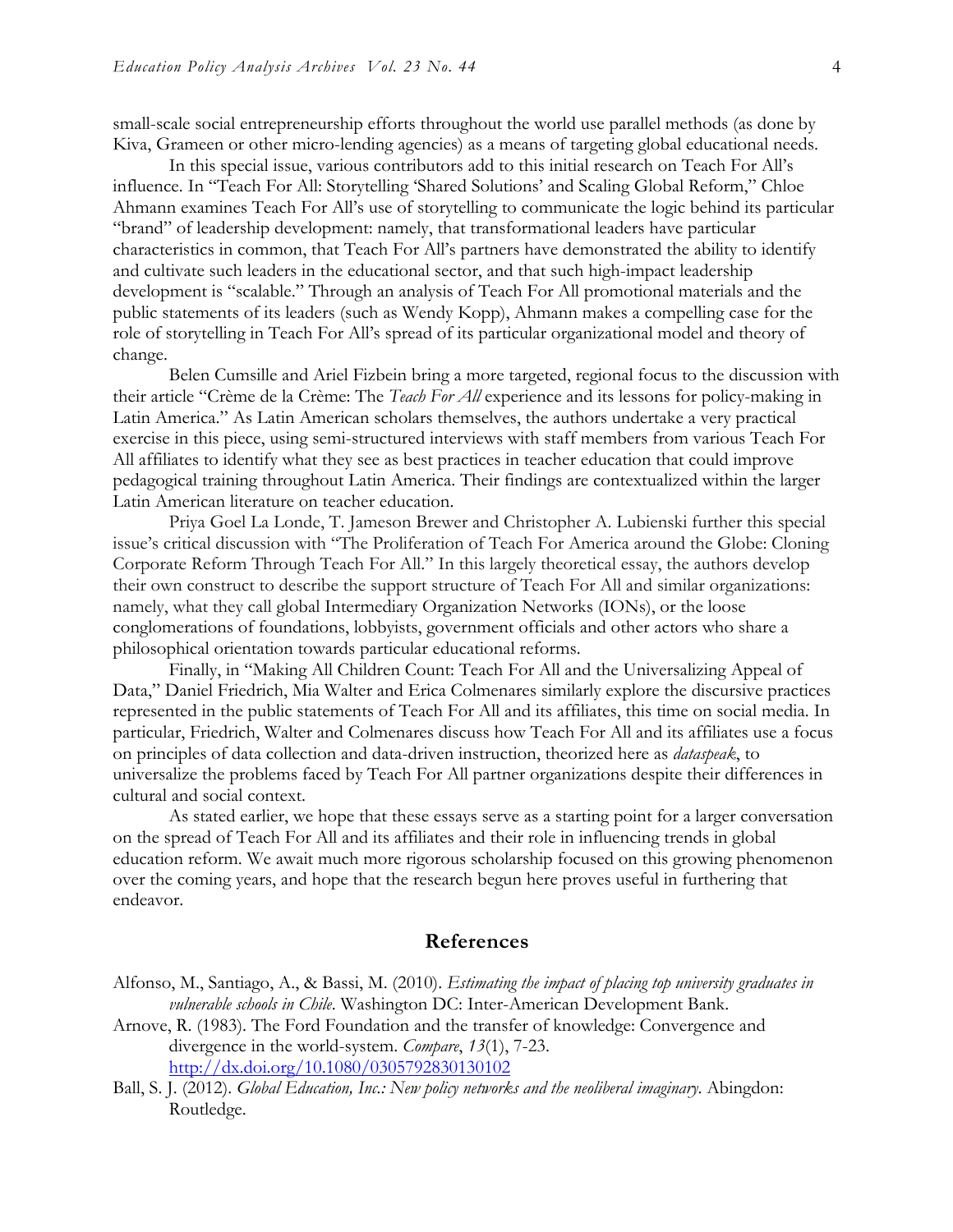- Carnoy, M., & Rhoten, D. (2002). What does globalization mean for educational change? A comparative approach. *Comparative Education Review*, *46*(1), 1-9. http://dx.doi.org/10.1086/324053
- Clark, M. A., Chiang, H. S., Silva, T., McConnell, S., Sonnenfeld, K., Erbe, A., & Puma, M. (2013). *The Effectiveness of secondary math teachers from Teach For America and the Teaching Fellows Programs*. NCEE 2013-4015. Washington DC: National Center for Education Evaluation and Regional Assistance.
- Darling-Hammond, L. (2009). *Educational opportunity and alternative certification: New evidence and new questions*. Stanford, CA: Stanford Center for Opportunity Policy in Education.
- Darling-Hammond, L., Holtzman, D. J., Gatlin, S. J., & Heilig, J. V. (2005). *Does teacher preparation matter?: Evidence about teacher certification, Teach For America, and teacher effectiveness*. Stanford, CA: Stanford University Press.
- Decker, P. T., Mayer, D. P., & Glazerman, S. (2004). *The Effects of Teach For America on students: Findings from a national evaluation*. Mathematica Policy Research, Inc.
- Friedrich, D. S. (2014). Global microlending in education reform: Enseñá por Argentina and the neoliberalization of the grassroots. *Comparative Education Review*, *58*(2), 296–321. http://dx.doi.org/10.1086/675412
- Gwynne, R. N., & Kay, C. (2000). Views from the periphery: Futures of neoliberalism in Latin America. *Third World Quarterly*, *21*(1), 141-156. http://dx.doi.org/10.1080/01436590013279
- Heilig, J. V., & Jez, S. J. (2010). *Teach For America: A review of the evidence*. Boulder, CO: Education and the Public Interest Center & Education Policy Research Unit. Retrieved January 30, 2015 from http://nepc.colorado.edu/publication/teach-for-america
- Heilig, J. V., & Jez, S. J. (2014). *Teach For America: A return to the evidence.* Boulder, CO: National Education Policy Center. Retrieved January 30, 2015 from http://nepc.colorado.edu/publication/teach-for-america-return
- Hutchings, M., Maylor, U., Mendick, H., Menter, I., & Smart, S. (2006). *An evaluation of innovative approaches to teacher training on the Teach First programme: Final report to the Training and Development Agency for Schools*. London: Institute for Policy Studies in Education.
- Jones, P. W. (2004). Taking the credit: Financing and policy linkages in the education portfolio of the World Bank. In G. Steiner-Khamsi (Ed.), *The global politics of educational borrowing and lending*, 188-200. New York: Teachers College Press.
- McConney, A., Woods-McConney, A., & Price, A. (2012). *Fast track teacher education: A review of the research literature on Teach For All schemes.* Murdoch, Australia: Murdoch University Centre for Learning, Change and Development.
- Muijs, D., Chapman, C., Collins, A., & Armstrong, P. (2010). *Maximum impact evaluation: The impact of Teach First teachers in schools*. Manchester: University of Manchester.
- Ofsted. (2008). *Rising to the challenge: A review of the Teach First initial teacher training programme*. London: Ofsted.
- Phillips, D., & Ochs, K. (Eds.). (2004). *Educational policy borrowing: Historical perspectives*. Oxford: Symposium Books.
- Raymond, M. E., Fletcher, S. H., & Luque, J. (2001). *Teach For America: An evaluation of teacher differences and student outcomes in Houston, Texas*. Stanford, CA: CREDO.
- Scott, C., Weldon, P., & Dinham, S. (2010). *Teach for Australia pathway: Evaluation report phase 1 of 3*. Camberwell: Australian Council for Educational Research.
- Steiner-Khamsi, G. (Ed.). (2004). *The global politics of educational borrowing*. New York: Teachers College Press.
- Waldow, F., Takayama, K., & Sung, Y.-K. (2014). Rethinking the pattern of external policy referencing: Media discourses over the "Asian Tigers" PISA success in Australia, Germany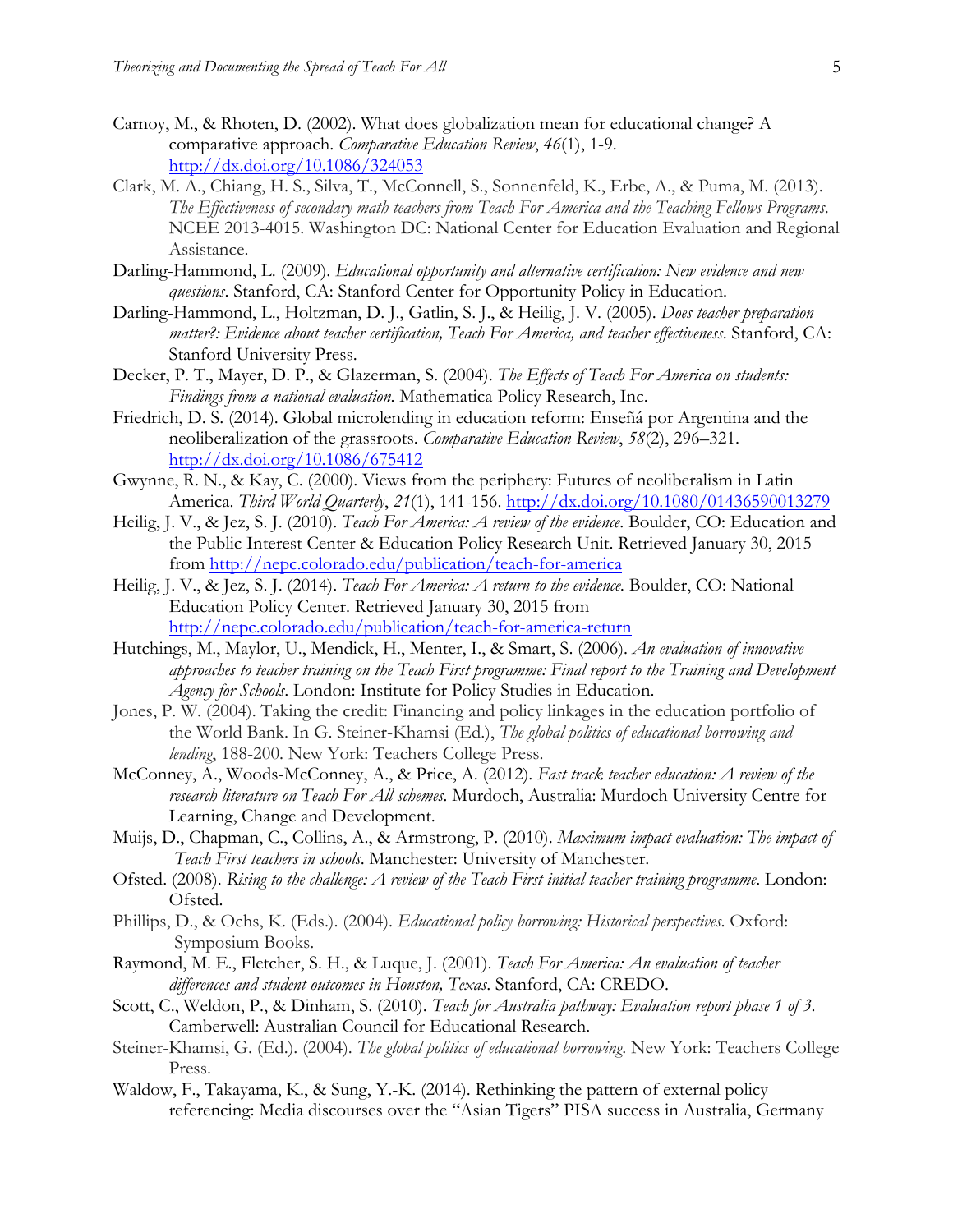and South Korea. *Comparative Education*, 1–20. http://dx.doi.org/10.1080/03050068.2013.860704

- Weldon, P., McKenzie, P., Kleinhenz, E., & Reid, K. (2012). *Teach for Australia pathway: Evaluation report phase 2 of 3*. Camberwell: Australian Council for Educational Research.
- Weldon, P., McKenzie, P., Kleinhenz, E., & Reid, K. (2013). *Teach for Australia pathway: Evaluation report phase 3 of 3*. Camberwell: Australian Council for Educational Research.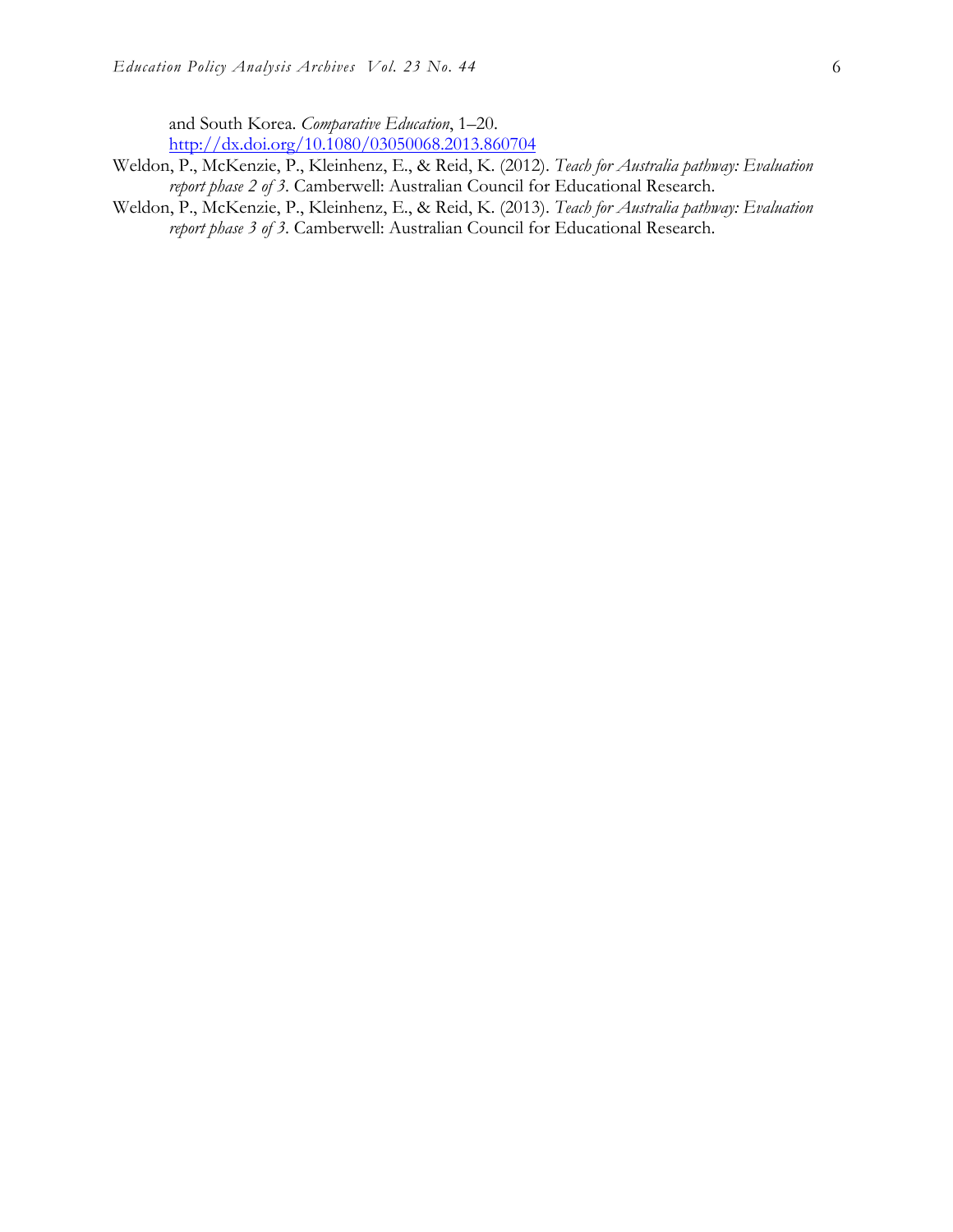## **About the Authors**

#### **Rolf Straubhaar**

University of Georgia rolf@uga.edu

Rolf Straubhaar is a postdoctoral research associate at the University of Georgia's Center for Latino Achievement and Success in Education (CLASE). Trained as an anthropologist of educational policy, his research examines the spread, adaptation and implementation of educational policies in Brazil, the United States and Mozambique. His work has been published in the *Comparative Education Review*, *Comparative Education*, *Compare*, *Education and Urban Society*, the *High School Journal*, and the *International Journal of Qualitative Studies in Education*, among other sources. His dissertation on the spread of U.S.-based education reforms to Rio de Janeiro was awarded the 2014 Frederick Erickson Outstanding Dissertation Award by the American Anthropological Association's Council on Anthropology and Education.

#### **Daniel Friedrich**

Teachers College, Columbia University friedrich@tc.edu

Daniel Friedrich is an Assistant Professor of Curriculum at Teachers College, Columbia University. His research explores the politics of global teacher education reform, as well as issues of memory, political violence and curriculum. His book *Democratic Education as a Curricular Problem: Historical Consciousness and the Moralizing Limits of the Present* was published by Routledge in 2014. That same year he was awarded the Early Career Scholar Award by the Critical Issues in Curriculum and Cultural Studies Special Interest Group at AERA.

## **About the Guest Editors**

## **Daniel Friedrich**

Teachers College, Columbia University friedrich@tc.edu

Daniel Friedrich is an Assistant Professor of Curriculum at Teachers College, Columbia University. His research explores the politics of global teacher education reform, as well as issues of memory, political violence and curriculum. His book *Democratic Education as a Curricular Problem: Historical Consciousness and the Moralizing Limits of the Present* was published by Routledge in 2014. That same year he was awarded the Early Career Scholar Award by the Critical Issues in Curriculum and Cultural Studies Special Interest Group at AERA.

#### **Rolf Straubhaar**

#### University of Georgia

#### rolf@uga.edu

Rolf Straubhaar is a postdoctoral research associate at the University of Georgia's Center for Latino Achievement and Success in Education (CLASE). Trained as an anthropologist of educational policy, his research examines the spread, adaptation and implementation of educational policies in Brazil, the United States and Mozambique. His work has been published in the *Comparative Education Review*, *Comparative Education*, *Compare*, *Education and Urban Society*, the *High School Journal*, and the *International Journal of Qualitative Studies in Education*, among other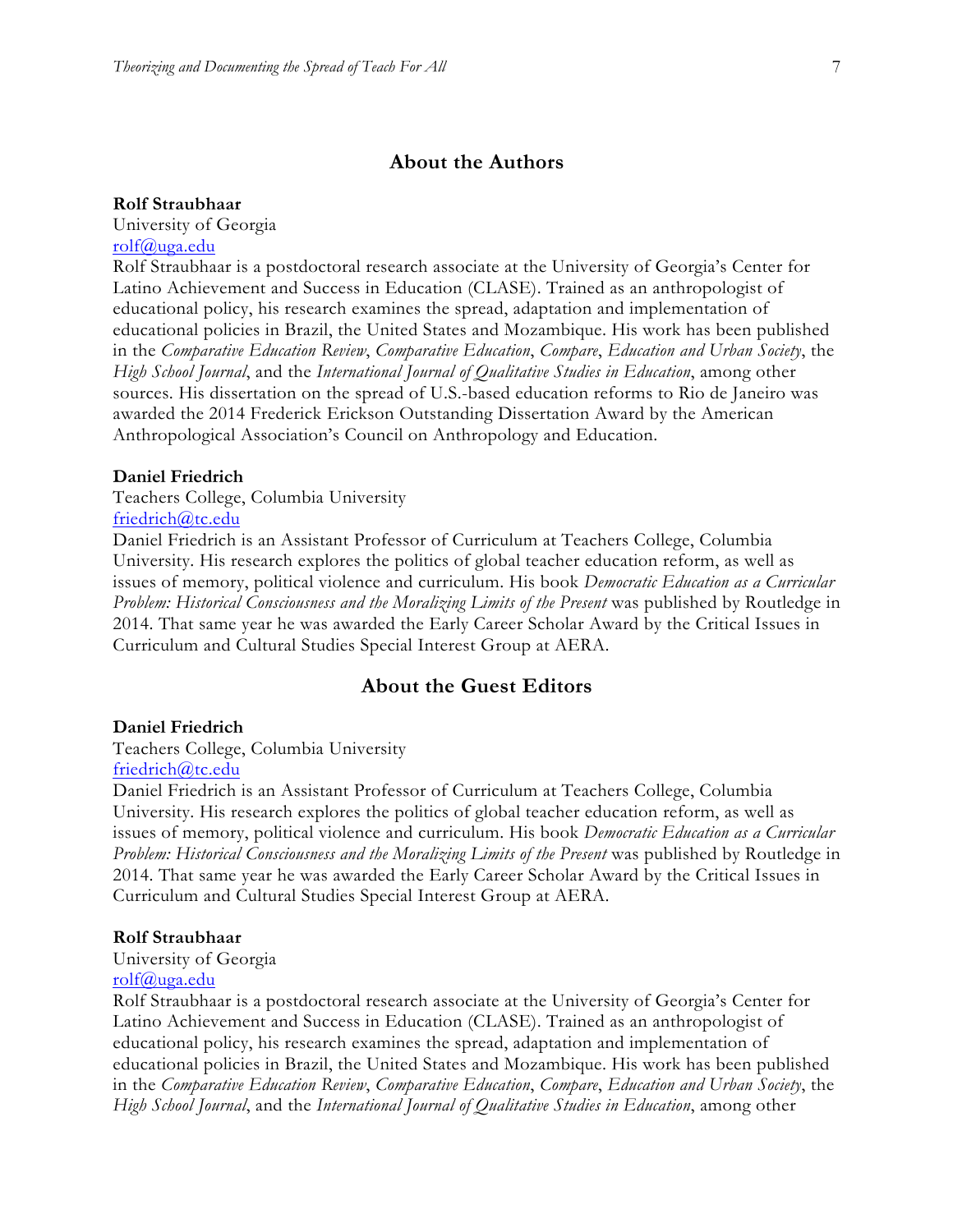sources. His dissertation on the spread of U.S.-based education reforms to Rio de Janeiro was awarded the 2014 Frederick Erickson Outstanding Dissertation Award by the American Anthropological Association's Council on Anthropology and Education.

# **SPECIAL ISSUE Teach For All and Global Teacher Education Reform**

# education policy analysis archives

Volume 23 Number 44 April 20th, 2015 ISSN 1068-2341

#### @

SOME RIGHTS RESERVED Readers are free to copy, display, and distribute this article, as long as the work is attributed to the author(s) and **Education Policy Analysis Archives,** it is distributed for noncommercial purposes only, and no alteration or transformation is made in the work. More details of this Creative Commons license are available at

http://creativecommons.org/licenses/by-nc-sa/3.0/. All other uses must be approved by the author(s) or **EPAA**. **EPAA** is published by the Mary Lou Fulton Institute and Graduate School of Education at Arizona State University Articles are indexed in CIRC (Clasificación Integrada de Revistas Científicas, Spain), DIALNET (Spain), Directory of Open Access Journals, EBSCO Education Research Complete, ERIC, Education Full Text (H.W. Wilson), QUALIS A2 (Brazil), SCImago Journal Rank; SCOPUS, SOCOLAR (China).

Please contribute commentaries at http://epaa.info/wordpress/ and send errata notes to Gustavo E. Fischman fischman@asu.edu

**Join EPAA's Facebook community** at https://www.facebook.com/EPAAAAPE and **Twitter feed** @epaa\_aape.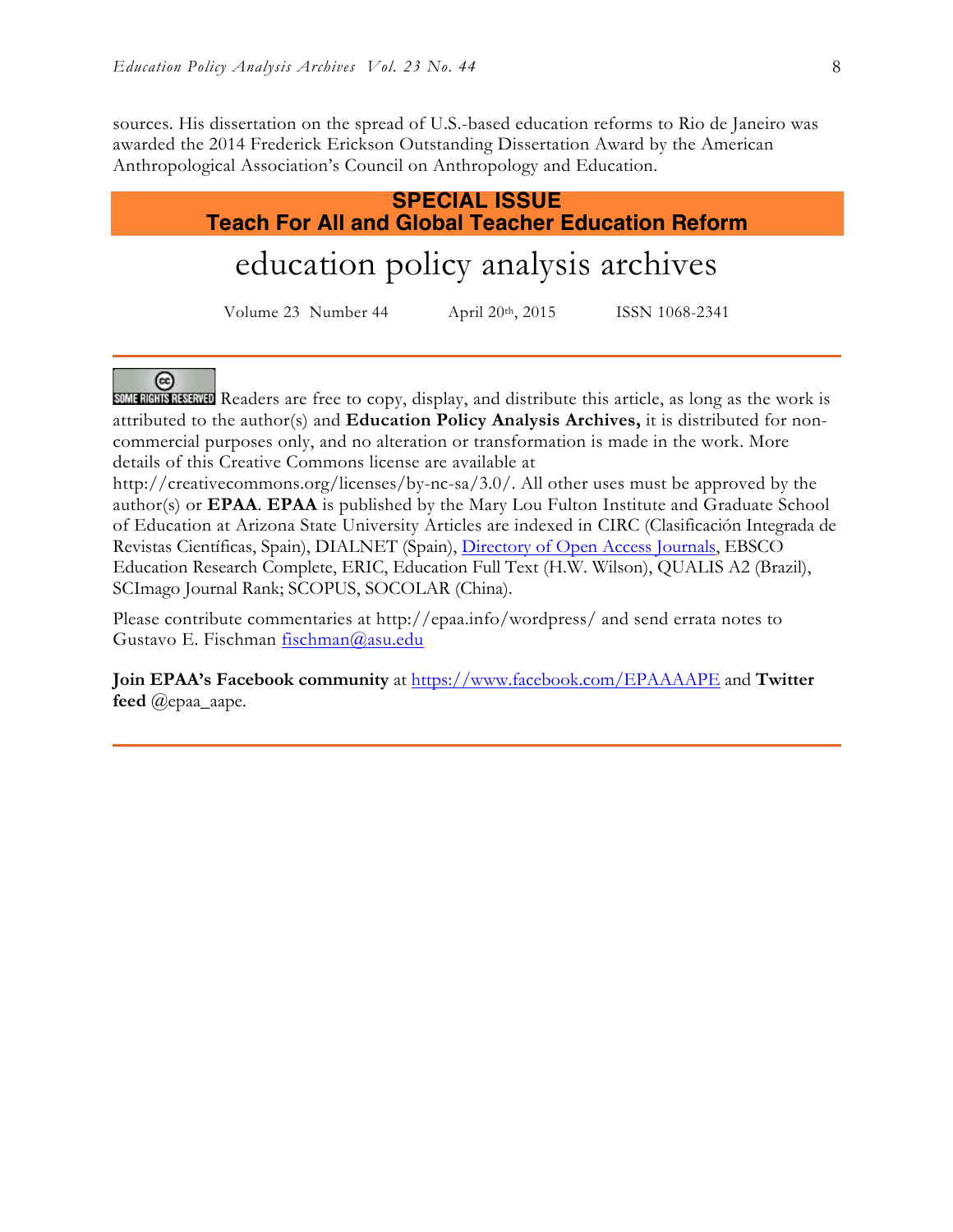# education policy analysis archives editorial board

Editor **Gustavo E. Fischman** (Arizona State University)

Associate Editors: **Audrey Amrein-Beardsley** (Arizona State University), **Jeanne M. Powers** (Arizona State University)

**Jessica Allen** University of Colorado, Boulder **Jaekyung Lee** SUNY Buffalo **Gary Anderson** New York University **Christopher Lubienski** University of Illinois,

**Michael W. Apple** University of Wisconsin, Madison

**Robert Bickel** Marshall University **William Mathis** University of Colorado, Boulder **Wendy C. Chi** Jefferson County Public Schools in Golden, Colorado **Casey Cobb** University of Connecticut **Sharon Nichols** University of Texas, San Antonio **Arnold Danzig** California State University, San Jose **Antonia Darder** Loyola Marymount University **João Paraskveva** University of Massachusetts, **Linda Darling-Hammond** Stanford University **Laurence Parker** University of Utah **Chad d'Entremont** Rennie Center for Education Research and Policy **Tara Donahue** McREL International **A. G. Rud** Washington State University **Christopher Joseph Frey** Bowling Green State University **Melissa Lynn Freeman** Adams State College **Kimberly Scott** Arizona State University **Amy Garrett Dikkers** University of North Carolina Wilmington **Gene V Glass** Arizona State University **Maria Teresa Tatto** Michigan State University **Ronald Glass** University of California, Santa Cruz **Larisa Warhol** Arizona State University **Harvey Goldstein** University of Bristol **Cally Waite** Social Science Research Council **Eric M. Haas** WestEd **Kevin Welner** University of Colorado, Boulder **Kimberly Joy Howard** University of Southern California

**Steve Klees** University of Maryland **Kyo Yamashiro** Los Angeles Education Research

Urbana-Champaign **Sarah Lubienski** University of Illinois, Urbana-Champaign **Angela Arzubiaga** Arizona State University **Samuel R. Lucas** University of California, Berkeley **David C. Berliner** Arizona State University **Maria Martinez-Coslo** University of Texas, Arlington **Henry Braun** Boston College **Tristan McCowan** Institute of Education, London **Eric Camburn** University of Wisconsin, Madison **Michele S. Moses** University of Colorado, Boulder **Julianne Moss** Deakin University

**Noga O'Connor** University of Iowa

Dartmouth **Susan L. Robertson** Bristol University

**John Diamond** Harvard University **John Rogers** University of California, Los Angeles **Sherman Dorn** Arizona State University **Felicia C. Sanders** Institute of Education Sciences **Janelle Scott** University of California, Berkeley

**Dorothy Shipps** Baruch College/CUNY

**Jacob P. K. Gross** University of Louisville **John Weathers** University of Colorado, Colorado Springs **Ed Wiley** University of Colorado, Boulder

**Aimee Howley** Ohio University **Terrence G. Wiley** Center for Applied Linguistics **Craig Howley** Ohio University **John Willinsky** Stanford University

Institute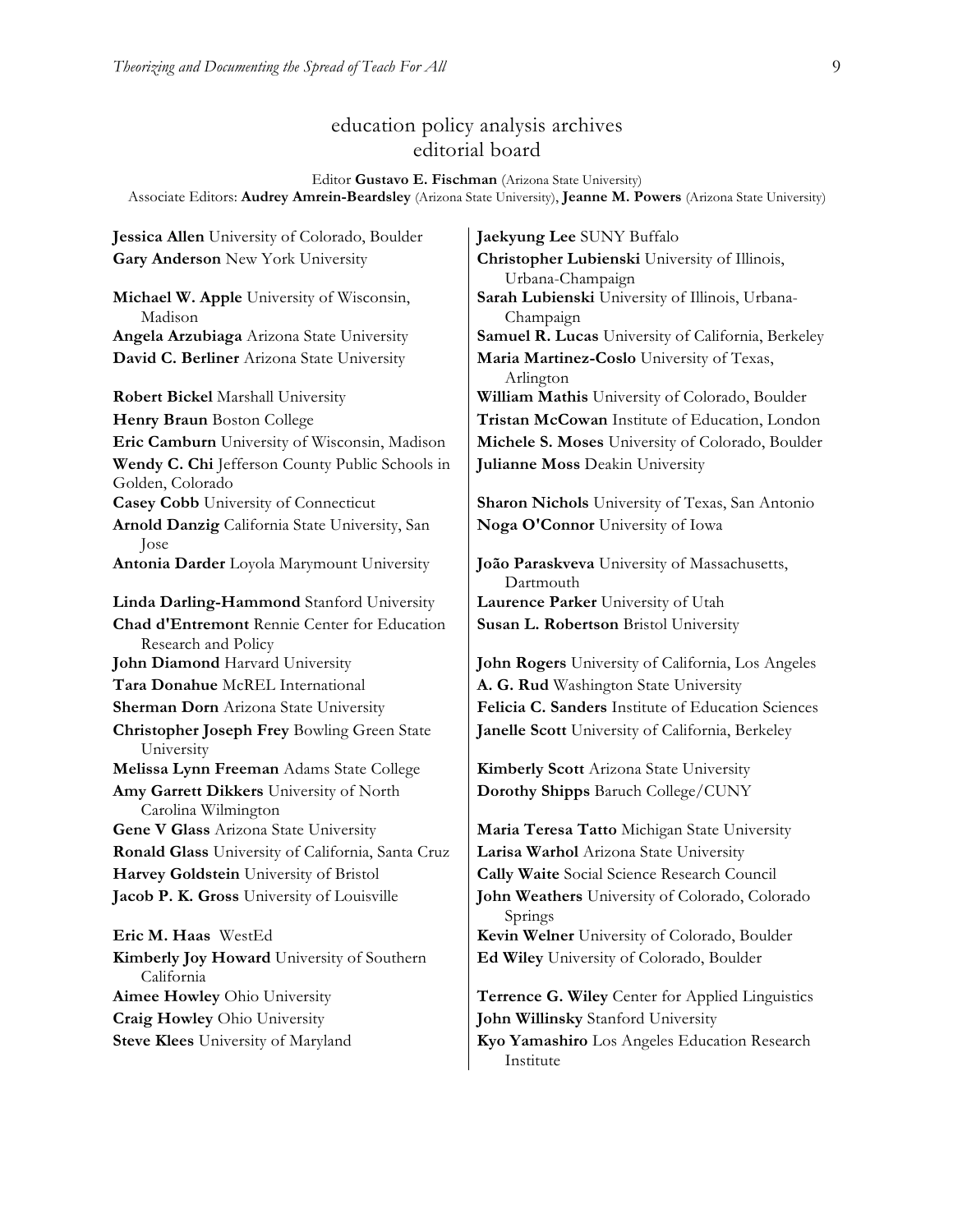# archivos analíticos de políticas educativas consejo editorial

Editores: **Gustavo E. Fischman** (Arizona State University), **Jason Beech** (Universidad de San Andrés), **Alejandro Canales** (UNAM) y **Jesús Romero Morante** (Universidad de Cantabria)

**Armando Alcántara Santuario** IISUE, UNAM México

**Pilar Arnaiz Sánchez** Universidad de Murcia, España

- **Xavier Besalú Costa** Universitat de Girona, España
- **Jose Joaquin Brunner** Universidad Diego Portales, Chile
- **Damián Canales Sánchez** Instituto Nacional para la Evaluación de la Educación, México
- **María Caridad García** Universidad Católica del Norte, Chile
- **Raimundo Cuesta Fernández** IES Fray Luis de León, España
- **Marco Antonio Delgado Fuentes** Universidad Iberoamericana, México
- **Inés Dussel** DIE**-**CINVESTAV, Mexico

**Rafael Feito Alonso** Universidad Complutense de Madrid. España

- **Pedro Flores Crespo** Universidad Iberoamericana, México
- **Verónica García Martínez** Universidad Juárez Autónoma de Tabasco, México
- **Francisco F. García Pérez** Universidad de Sevilla, España
- **Edna Luna Serrano** Universidad Autónoma de Baja California, México
- **Alma Maldonado** DIE-CINVESTAV México

**Alejandro Márquez Jiménez** IISUE, UNAM México

**Jaume Martínez Bonafé**, Universitat de València, España

**José Felipe Martínez Fernández** University of California Los Angeles, Estados Unidos

**Fanni Muñoz** Pontificia Universidad Católica de Perú,

**Claudio Almonacid** University of Santiago, Chile **Imanol Ordorika** Instituto de Investigaciones Economicas – UNAM, México

- **Maria Cristina Parra Sandoval** Universidad de Zulia, Venezuela
- **Miguel A. Pereyra** Universidad de Granada, España
- **Monica Pini** Universidad Nacional de San Martín, Argentina

**Paula Razquin** Universidad de San Andrés, Argentina

**Ignacio Rivas Flores** Universidad de Málaga, España

**Daniel Schugurensky** Arizona State University, Estados Unidos

**Orlando Pulido Chaves** Instituto para la Investigacion Educativa y el Desarrollo Pedagogico IDEP

**José Gregorio Rodríguez** Universidad Nacional de Colombia

**Miriam Rodríguez Vargas** Universidad Autónoma de Tamaulipas, México

- **Mario Rueda Beltrán** IISUE, UNAM México
- **José Luis San Fabián Maroto** Universidad de Oviedo, España
- **Yengny Marisol Silva Laya** Universidad Iberoamericana, México
- **Aida Terrón Bañuelos** Universidad de Oviedo, España

**Jurjo Torres Santomé** Universidad de la Coruña, España

**Antoni Verger Planells** University of Barcelona, España

**Mario Yapu** Universidad Para la Investigación Estratégica, Bolivia